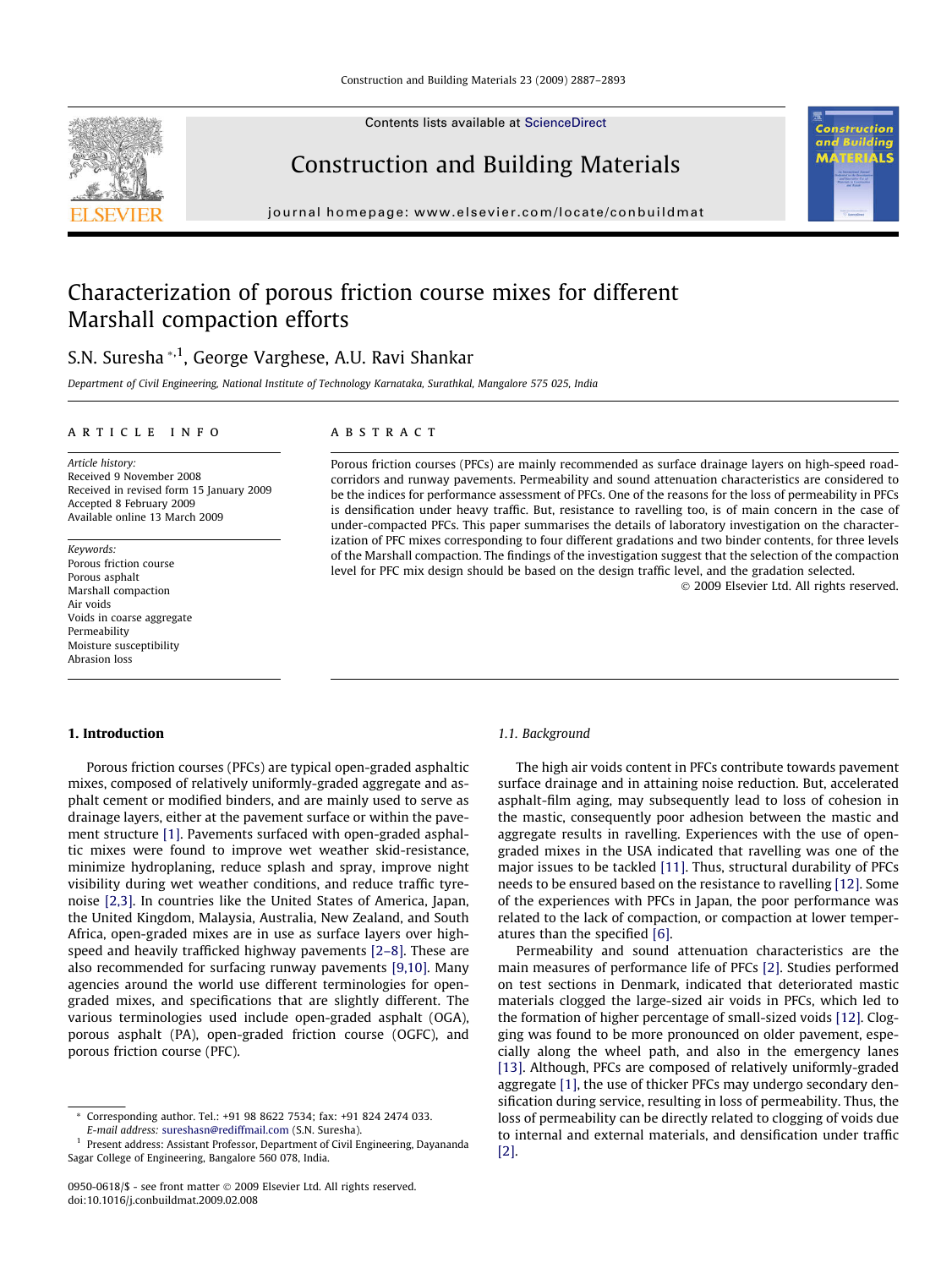An optimal design mix should ensure high air voids content and good resistance to ravelling. Procedure for mix design of PFCs recommended by various agencies include the evaluation of draindown losses in loose hot mixes, air voids content, stone-on-stone contact condition, permeability, and the abrasion resistance using the Cantabro abrasion test method [\[4,7,8,15\].](#page-6-0) One of the major differences observed in the specifications by various agencies is that of the consideration of traffic volume in the optimum mix selection criteria. The minimum air voids content and the maximum abrasion loss specified by some of the agencies were dependent on the traffic volume [\[4,7,8\],](#page-6-0) whereas, this dependency was not considered by many agencies in the USA [\[2,10,15,16\].](#page-5-0) The level of Marshall compaction suggested by many agencies were found to be 50 blows per face, irrespective of the traffic volume. In addition, in the recent past many researchers adopted the same level of the Marshall compaction for the design of PFC mixes [\[17–20\].](#page-6-0) However, some of the researchers adopted or suggested the lower levels of the Marshall compaction, for characterizing the PFC mixes [\[21–24\].](#page-6-0)



Fig. 1. Aggregate gradations used in the present study.

Table 1

Coding for each experiment.

| Marshall compaction | Binder content (BC), | Mix coding for selected gradations |                 |                 |                  |
|---------------------|----------------------|------------------------------------|-----------------|-----------------|------------------|
| (MC) level          | % by mass            | of PFC mixes                       |                 |                 |                  |
|                     |                      | G <sub>1</sub>                     | G <sub>2</sub>  | G <sub>3</sub>  | G <sub>4</sub>   |
| 35 Blows per face   | 4.5                  | M <sub>1</sub>                     | M <sub>7</sub>  | M <sub>13</sub> | M <sub>19</sub>  |
|                     | 5.0                  | M <sub>2</sub>                     | M <sub>8</sub>  | M14             | M <sub>20</sub>  |
| 50 Blows per face   | 4.5                  | M <sub>3</sub>                     | M9              | M <sub>15</sub> | M <sub>21</sub>  |
|                     | 5.0                  | M <sub>4</sub>                     | M10             | M <sub>16</sub> | M <sub>22</sub>  |
| 75 Blows per face   | 4.5                  | M <sub>5</sub>                     | M <sub>11</sub> | M17             | M <sub>2</sub> 3 |
|                     | 5.0                  | M <sub>6</sub>                     | M <sub>12</sub> | M18             | M <sub>24</sub>  |

### Table 2

Physical properties of materials.

### 1.2. Objective and scope

The main objective of this investigation was to characterize the PFC mixes for three levels of the Marshall compaction. The compaction levels investigated include 35, 50, and 75 blows applied on each end of the specimen. The effect of each compaction level was studied on eight different PFC mixes, which corresponded to four different aggregate gradations (G), and two binder contents (BC) of 4.5 and 5.0% by mass of total mix, using the neat bitumen of 85–100 penetration grade. The selection of gradation, binder type, and binder content were based on the previous studies performed on similar mixes [\[25,26\].](#page-6-0) Fig. 1 shows the details of the four aggregate gradations investigated. Table 1 provides details of the coding method adopted for designating the mixes for various compaction levels and mix compositions.

### 2. Specimen preparation and test plan

Straight-run bitumen and crushed stone aggregates are the major constituents of PFC mixes. The straight-run paving grade bitumen used in the present investigation was supplied by Mangalore Refinery and Petrochemicals Limited (MRPL), Mangalore. Crushed granite stone aggregates obtained from local stonecrushing plants were used in this study. Table 2 shows some of the physical properties of bitumen and aggregates tested in accordance with the requirements of the ASTM D 946 [\[27\]](#page-6-0) and ASTM D 7064 [\[15\],](#page-6-0) respectively. Ordinary Portland Cement (OPC) was used as a part of the mineral filler, constituting 2% by mass of total aggregates weighing 1000 g.

The procedure adopted for preparation of the PFC specimens was quite the same as that adopted for dense graded asphalt, as suggested in Asphalt Institute Manual Series-2 [\[28\]](#page-6-0). The properties of compacted mixes investigated include bulk specific gravity  $(G_{mb})$ , air voids content  $(V_a)$ , stone-on-stone contact condition, permeability (K), moisture susceptibility, and unaged abrasion loss. These properties were evaluated in accordance with the guidelines of the ASTM D 7064 [\[15\].](#page-6-0) [Table 3](#page-2-0) provides details on the tests performed for various experimental mixes. Three observations were made on each experimental mix.

### 3. Characterization of PFC mixes

### 3.1. Bulk specific gravity of compacted mix

The tests for bulk specific gravity of compacted mixes  $(G_{mb})$ were performed on 24 mixes as described in [Table 3](#page-2-0), with three replicates for each mix. The  $G_{mb}$  of each compacted mix was determined using the geometric measurements of diameter, height, and the mass of the specimen in air, in accordance with ASTM D 7064

| Materials Tested     | Particulars of physical properties                                                                                                                                                                                                                                                                                    | Standard designation     | Specification requirement                                                                       | Test results                               |
|----------------------|-----------------------------------------------------------------------------------------------------------------------------------------------------------------------------------------------------------------------------------------------------------------------------------------------------------------------|--------------------------|-------------------------------------------------------------------------------------------------|--------------------------------------------|
| Paving grade bitumen | Specific gravity at 27 $\degree$ C<br>Penetration at 25 $\degree$ C, 100 g, 5 s, 0.1 mm<br>Flash point, ${}^{\circ}C$<br>Softening point, $(R\&B)$ , $°C$<br>Loss on heating, % by mass<br>Ductility at $25^{\circ}$ C, cm after thin-film oven test<br>Retained penetration after thin film oven test, % of original | <b>ASTM D946 [2]</b>     | Not specified<br>$85 - 100$<br>Min. 233<br>Not specified<br>Not specified<br>Min. 75<br>Min. 42 | 1.01<br>89<br>240<br>46<br>0.2<br>90<br>62 |
| Coarse aggregates    | Flat and elongated particles, %<br>Aggregate impact value, %<br>Los Angles abrasion value, %<br>Water absorption, %<br>Soundness, magnesium sulphate solution, %                                                                                                                                                      | ASTM D7064/D 7064 M [15] | Max. 10<br>Not specified<br>Max. 30<br>Not specified<br>Not specified                           | 8.1<br>20.1<br>26.6<br>0.15<br>0.21        |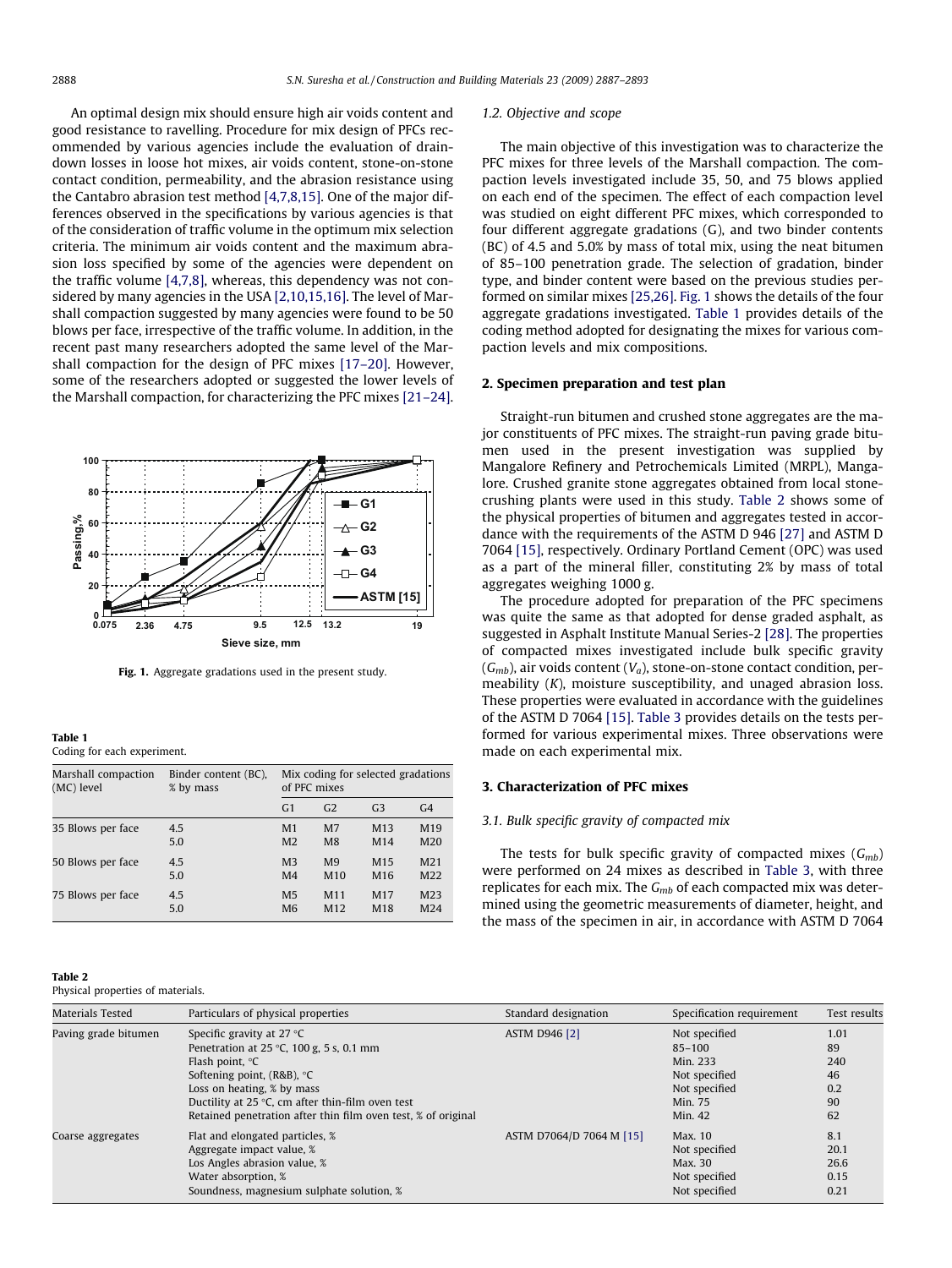<span id="page-2-0"></span>Table 3 Test plan.

| Response properties                    | Standard designation  | Mix code |
|----------------------------------------|-----------------------|----------|
| Bulk specific gravity                  | ASTM D 7064 [15]      | $M1-M24$ |
| Air voids                              | ASTM D 7064 [15]      | $M1-M24$ |
| Verification of stone-on-stone         | ASTM D 7064 [15]      | $M1-M24$ |
| contact condition in the compacted mix |                       |          |
| Moisture susceptibility                | ASTM D 7064 [15]      | $M1-M24$ |
| Unaged abrasion loss                   | ASTM D 7064 [15]      | M19-M24  |
| Permeability                           | IS: 2720 Part 17 [29] | $M1-M24$ |
|                                        |                       |          |



Fig. 2. Bulk specific gravities of compacted mixes  $(G_{\text{mb}})$ .

[\[15\].](#page-6-0) The individual and mean  $G<sub>mb</sub>$  values were found to be in the range of 1.935–2.249, and 1.984–2.226, respectively, as shown in Fig. 2. It is evident that an increase in the compaction effort will lead to densification of the mix, resulting in higher densities. Further, it is evident from the 95% confidence intervals that there is no significant difference between the mean  $G_{mb}$  values among the mixes with binder contents of 4.5% and 5.0% when compared, for a particular gradation and compaction level. The mixes with gradations G1 and G4 exhibited higher and lower  $G<sub>mb</sub>$  values, respectively, especially since G4 comprised of coarser aggregates. The mean  $G<sub>mb</sub>$  values for the mixes with gradations G2 and G3 are approximately the same, as the minor differences in gradations have not affected the  $G<sub>mb</sub>$  values significantly.

### 3.2. Air voids

The air voids  $(V_a)$  content in a compacted mix is related to the  $G_{mb}$  and the theoretical maximum density ( $G_{mm}$ ) of the uncompacted mix, determined in accordance with the ASTM D 2041 [\[30\].](#page-6-0) The increase in the compaction effort results in higher  $G_{mb}$ , resulting in a decrease in  $V_a$ .

Fig. 3 shows the individual plot of  $V_a$  for each mix. It also indicates the mean  $V_a$  of the individual mixes tested, and the 95% confidence interval for the mean. The line connecting the mean  $V_a$ shows the trend in variations of the  $V_a$  with the compaction effort. The individual and mean  $V_a$  values were found to be in the range of 10–22%, and 10–20%, respectively. As per the standard requirements of ASTM D 7064 [\[15\]](#page-6-0), PFC mixes should have a minimum  $V_a$  of 18%. The mean  $V_a$  corresponding to the mixes M19 (G4-35-4.5), M20 (G4-35-5.0), and M21(G4-50-4.5) satisfied this requirement, while, the mixes M7 (G2-35-4.5), M8 (G2-35-5.0), M9 (G2-50-4.5), M13 (G3-35-4.5), and M15 (G3-50-4.5) seem to satisfy this requirement at a confidence level of 95%. However, in the mixes tested for 75 blows, the individual, mean, and upper limits of 95% confidence interval of mean  $V_a$  failed to satisfy the



Fig. 3. Air voids in PFC mixes.

minimum  $V_a$  requirement. All mixes corresponding to the gradation G4, i.e., M19–M24 were found to have mean  $V_a$  of more than 15%. The reduction in the mean  $V_a$  due to change in the compaction level from 50 blows to 75 blows was found to be in the range of 0.6–3.2%. Similarly, change in compaction level from 50 to 35 blows, resulted in an increase in mean  $V_a$  in the range of 0.2–2.9%.

### 3.3. Verification of stone-on-stone contact condition

The presence of stone-on-stone contact condition in the coarse aggregate skeleton is considered to be must, for the best performance of PFC [\[15\].](#page-6-0) In the compacted PFC mix, stone-on-stone contact condition was verified based on the percent voids in coarse aggregate of the compacted mixture ( $VCA<sub>m</sub>$ ) and the percent voids in coarse aggregate of the coarse aggregate alone ( $VCA<sub>d</sub>$ ) in dry-rodded test, conducted according to the ASTM C29/C29 M [\[31\]](#page-6-0). The stone-on-stone contact conditions were confirmed, when the ratios of  $VCA_m/VCA_d$  were below one. The  $VCA_d$  and  $VCA_m$  values were computed using the following equations:

$$
VCA_d = (G_{CA}\gamma_w - \gamma_s)/(G_{CA}\gamma_w)
$$
\n(1)

$$
VCA_m = 100 - (G_{mb}P_{CA}/G_{CA})
$$
\n
$$
(2)
$$

where  $G_{CA}$  = bulk specific gravity of the coarse aggregate;  $\gamma_s$  = bulk density of the coarse aggregate fraction in the dry-rodded condition;  $\gamma_w$  = density of water; and  $P_{CA}$  = percent coarse aggregate in the total mixture.

Generally, PFC mixes characterized with higher  $G<sub>mb</sub>$ , higher  $P<sub>CA</sub>$ , or a combination of these, result in lower  $VCA_m$ , ensuring better



Fig. 4. Verification of stone-on-stone contact condition.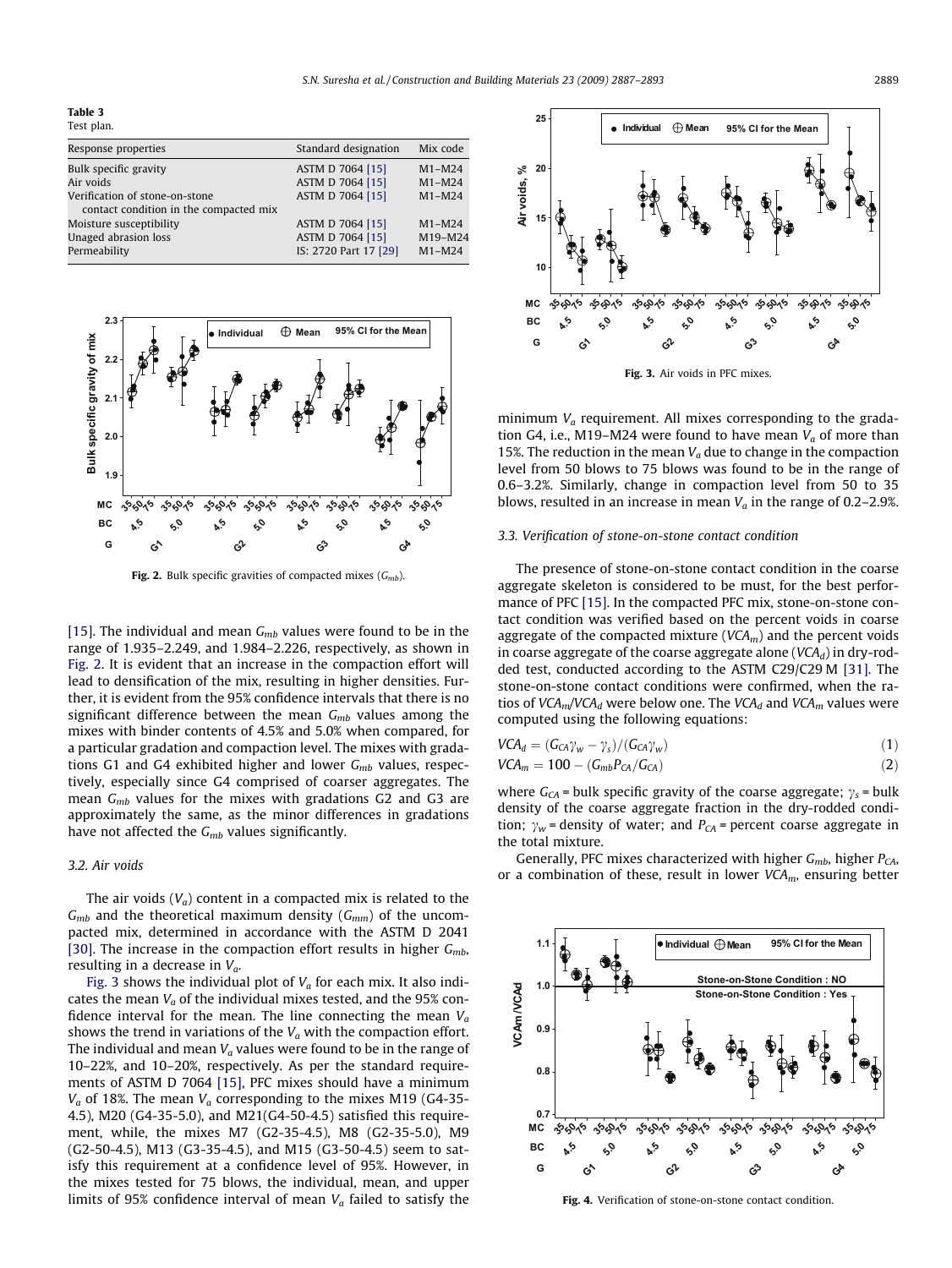<span id="page-3-0"></span>stone-on-stone contact conditions. The ratio of  $VCA<sub>m</sub>/VCA<sub>d</sub>$  for each replicate mix is shown in [Fig. 4](#page-2-0). It can be noticed that each replicate of the mixes M7–M24 (corresponding to gradations G2, G3, and G4), satisfied the stone-on-stone contact condition, even under lowest compaction level of 35 blows. Thus, the mixes corresponding to the gradation, between the bands of G2 and G4, are expected to offer best performance. The mixes corresponding to gradation G1 failed to satisfy the requirement. This might be due to the presence of more than 20% of aggregates passing 4.75 mm sieve [\[17\].](#page-6-0) The mixes investigated in the present study, based on the 95% confidence interval for the mean of the ratio of  $VCA<sub>m</sub>/VCA<sub>d</sub>$ , it can be observed that the mixes M4 (G1-50-5.0), M5 (G1-75-4.5), and M6 (G1-75-5.0) may probably satisfy the requirement for stoneon-stone contact condition.

### 3.4. Permeability

Table 4

Results of analysis of variance (ANOVA) tests.

The coefficients of permeability of PFC specimens were determined using the falling-head method [\[29\]](#page-6-0). The details on the test procedure adopted can be found elsewhere [\[25,26\]](#page-6-0).



Fig. 5. Permeability of PFC mixes.

Permeability  $(K)$  value of each replicate, the mean K value of each mix tested, and the 95% confidence interval for the mean K, of the experiment are shown in Fig. 5. The ASTM D 7064 [\[15\]](#page-6-0) suggests a minimum  $K$  of 100 m/day. The mean  $K$  values of mixes corresponding to gradation G4, compacted with 50 blows or lesser, and mixes corresponding to gradation G3, compacted with 35 blows, were found to satisfy this requirement. The mixes corresponding to gradation G1 exhibited poor permeability, with no individual value more than 20 m/day. The mixes compacted with a compaction efforts of 75 blows, had  $K$  values of lesser than 50 m/day, except in the case of mixes with gradation G4. For mixes compacted with 50 blows, the mean  $K$  values were found to be in the range of 8–158 m/day. For mixes compacted with 35 blows, the mean K values were higher by a factor in the range of 1.3–2.2. In the case of mixes compacted with an effort of 75 blows, the mean K values were reduced by a factor of 0.3–0.7.

### 3.5. Analysis of variance (ANOVA) for responses

The influences of main treatment factors such as the compaction effort (MC), gradation (G), binder content (BC), and the interactions between the main treatment factors (MC<sup>\*</sup>BC, BC<sup>\*</sup>G, MC<sup>\*</sup>G, and  $MC^{\dagger}BC^{\dagger}G$ ), were statistically analysed for the response properties  $V_a$ , VCA<sub>m</sub>, and K. The tests for analysis of variance (ANOVA) were carried out using a three-factor model [\[32\]](#page-6-0) as shown in Eq. (3). Statistical analyses were carried out with the aid of the statistical software, MINITAB<sup>®</sup> (Release 15, trial version).

$$
\mathbf{y}_{ijkl} = \mu + \tau_i + \beta_j + \gamma_k + (\tau \beta)_{ij} + (\tau \gamma)_{ik} + (\beta \gamma)_{jk} + (\tau \beta \gamma)_{ijk} + \varepsilon_{ijkl} \tag{3}
$$

where  $y_{ijkl}$  is the response of an experiment of  $l^{th}$  replicate;  $\mu$  is the mean of response;  $\tau$  is the variation due to the Marshall compaction (MC) levels;  $\beta$  is the variation due to binder content (BC);  $\gamma$  is the variation due to gradation (G);  $\varepsilon$  is the error term; *i*, *j*, and *k* are number of levels in MC, BC, and G, respectively; and  $l$  indicates the replicate of the experiment.

The ANOVA tests for each of the responses were carried out in two groups, Group A comprises the responses for mixes M1–M24 (corresponding to all four gradations), and Group B comprising the responses for mixes M7–M24 (corresponding to the gradations

| Source of Variation                                           | DF <sup>a</sup> | F <sub>0</sub> | Results of ANOVA for different response properties |                  |                |                    |                    |                |                     |       |                |
|---------------------------------------------------------------|-----------------|----------------|----------------------------------------------------|------------------|----------------|--------------------|--------------------|----------------|---------------------|-------|----------------|
|                                                               |                 |                | $V_a$                                              |                  |                | VCA <sub>m</sub>   |                    |                | K                   |       |                |
|                                                               |                 |                | AMS                                                | $\boldsymbol{F}$ | H <sub>o</sub> | AMS                | F                  | H <sub>0</sub> | AMS                 | F     | H <sub>o</sub> |
| Group A (mixes: M1-M24, corresponding to all four gradations) |                 |                |                                                    |                  |                |                    |                    |                |                     |       |                |
| МC                                                            | 2               | 3.198          | 71.71                                              | 109.7            | Reject         | 45.75              | 108.2              | Reject         | 30541               | 197.7 | Reject         |
| BC                                                            |                 | 4.048          | 13.17                                              | 20.15            | Reject         | 0.551              | 1.30               | Accept         | 961                 | 6.22  | Reject         |
| G                                                             | 3               | 2.808          | 96.50                                              | 147.6            | Reject         | 355.8              | 841.5              | Reject         | 52553               | 340.3 | Reject         |
| $MC^*BC$                                                      | 2               | 3.198          | 2.388                                              | 3.65             | Reject         | 1.707              | 4.04               | Reject         | 1329                | 8.6   | Reject         |
| $BC^*G$                                                       | 3               | 2.808          | 0.045                                              | 0.07             | Accept         | 0.035              | 0.08               | Accept         | 101                 | 0.66  | Accept         |
| $MC^*G$                                                       | 6               | 2.304          | 0.283                                              | 0.43             | Accept         | 0.276              | 0.65               | Accept         | 4304                | 27.87 | Reject         |
| $MC^*BC^*G$                                                   | 6               | 2.304          | 1.667                                              | 2.55             | Reject         | 0.964              | 2.28               | Accept         | 380                 | 2.46  | Reject         |
| Error                                                         | 48              |                | 0.654                                              |                  |                | 0.423              |                    |                | 154                 |       |                |
| S, $R^2$ , $AR^2$                                             |                 |                | 0.80, 93.7%, 90.6%                                 |                  |                | 0.65, 98.3%, 97.5% |                    |                | 12.43, 97.1%, 95.8% |       |                |
| Group B (mixes: M7-M24, corresponding to G2,G3, and G4)       |                 |                |                                                    |                  |                |                    |                    |                |                     |       |                |
| МC                                                            | 2               | 4.102          | 52.80                                              | 81.8             | Reject         | 36.82              | 81.21              | Reject         | 38111               | 186.1 | Reject         |
| BC                                                            |                 | 5.480          | 9.459                                              | 14.6             | Reject         | 0.463              | 1.02               | Accept         | 1204                | 5.88  | Reject         |
| G                                                             | 2               | 4.102          | 29.01                                              | 44.9             | Reject         | 3.686              | 8.13               | Reject         | 39250               | 191.7 | Reject         |
| $MC^*BC$                                                      | 2               | 4.102          | 4.592                                              | 7.11             | Reject         | 3.176              | 7.00               | Reject         | 1714                | 8.37  | Reject         |
| $BC^*G$                                                       | 2               | 4.102          | 0.059                                              | 0.09             | Accept         | 0.049              | 0.11               | Accept         | 28                  | 0.14  | Accept         |
| $MC^*G$                                                       | 4               | 3.178          | 0.391                                              | 0.60             | Accept         | 0.311              | 0.69               | Accept         | 2605                | 12.72 | Reject         |
| $MC^*BC^*G$                                                   | 4               | 3.178          | 0.362                                              | 0.56             | Accept         | 0.213              | 0.47               | Accept         | 376                 | 1.84  | Accept         |
| Error                                                         | 36              |                | 0.646                                              |                  |                | 0.453              |                    |                | 205                 |       |                |
| S, $R^2$ , $AR^2$                                             |                 |                | 0.80, 88.9%, 83.6%                                 |                  |                |                    | 0.67, 84.7%, 77.4% |                | 14.31, 95.9%, 93.9% |       |                |

Note: DF = Degree of freedom; AMS = adjusted means squares;  $F_0$  = critical F-statistic at a confidence level of 95%; F = F-static of responses;  $H_0$  = null hypothesis; S = estimated standard deviation of the error in the model;  $R^2$  = coefficient of determination;  $AR^2$  = adjusted coefficient of determination.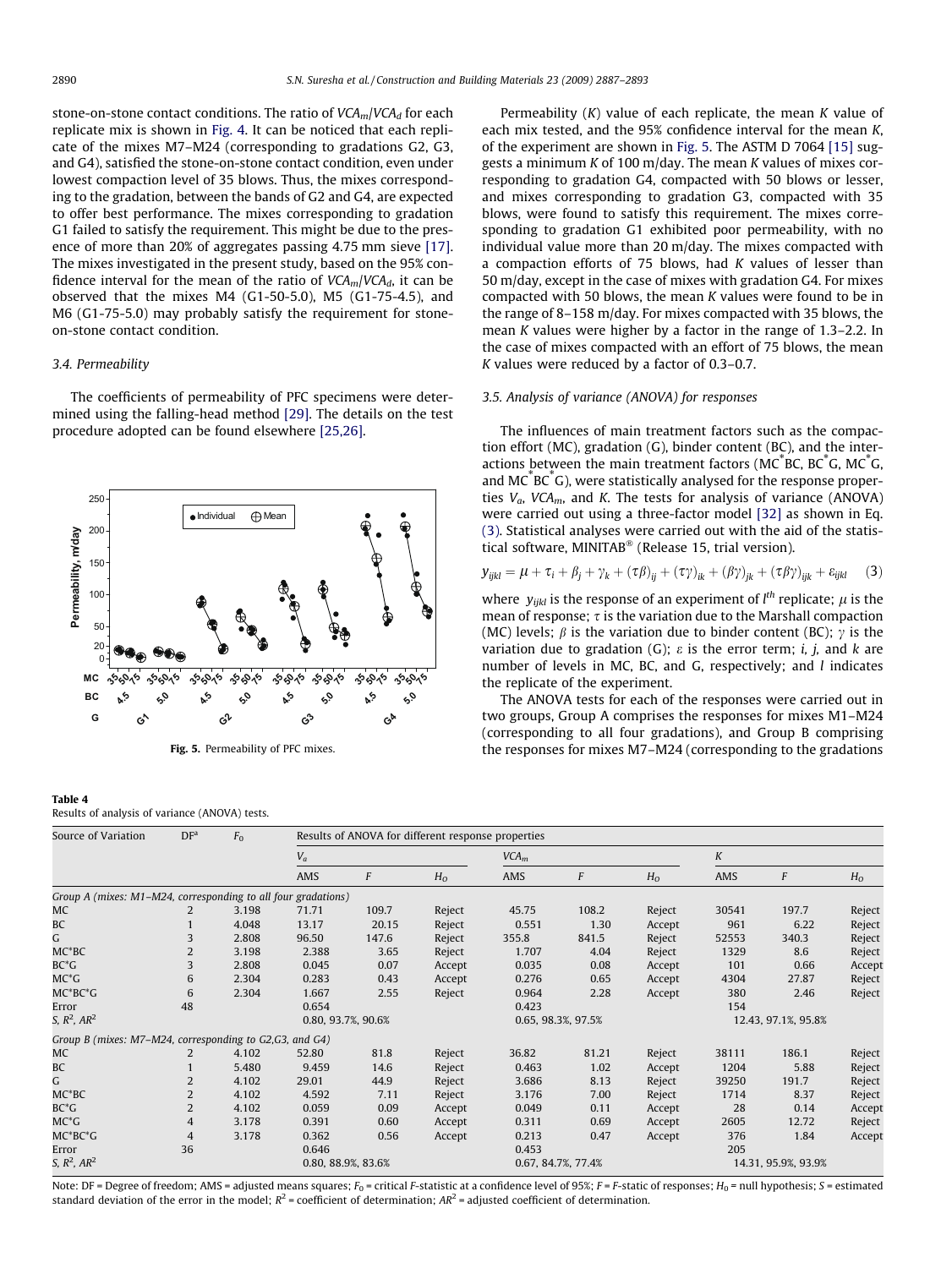S.N. Suresha et al. / Construction and Building Materials 23 (2009) 2887–2893 2891

| Table 5                                                                         |  |  |
|---------------------------------------------------------------------------------|--|--|
| Ranking and weightage of the sources of variation for each mix design response. |  |  |

| Source of variation |       |  | Rank of each sources in each group |  |  |  |    | Weight (%) of each sources in each group |    |                  |    |    |  |
|---------------------|-------|--|------------------------------------|--|--|--|----|------------------------------------------|----|------------------|----|----|--|
|                     | $V_a$ |  | VCA <sub>m</sub>                   |  |  |  |    | $V_a$                                    |    | VCA <sub>m</sub> |    |    |  |
|                     |       |  |                                    |  |  |  |    |                                          |    |                  |    |    |  |
| MC                  |       |  |                                    |  |  |  | 39 | 55                                       | 11 | 82               | 34 | 46 |  |
| BC                  |       |  |                                    |  |  |  |    | 10                                       |    |                  |    |    |  |
|                     |       |  |                                    |  |  |  | 52 | 30                                       | 88 |                  | 58 | 47 |  |
| $MC*BC$             |       |  |                                    |  |  |  |    |                                          |    |                  |    |    |  |
| $BC*G$              |       |  |                                    |  |  |  |    |                                          |    |                  |    |    |  |
| $MC * G$            |       |  |                                    |  |  |  |    |                                          |    |                  |    |    |  |
| $MC*BC*G$           |       |  |                                    |  |  |  |    |                                          |    |                  |    |    |  |

G2, G3, and G4). Here, the null-hypothesis  $(H_0)$  is that the mean value of the responses due the effect of a particular source of variation is same. A confidence level of 95% was selected to test the  $H<sub>0</sub>$ . If, the F-static (F) of the response was found to be lesser or equal to F-critical ( $F_0$ ), then  $H_0$  was accepted. Otherwise, it was rejected. The results of the ANOVA tests are presented in [Table 4.](#page-3-0)

The common observations made based on the results of the AN-OVA tests are given below:

- (i) The responses corresponding to volumetric properties  $(V_a)$ and  $VCA<sub>m</sub>$ ), and the permeability (K) were significantly influenced by the compaction levels and the gradations (MC and G), and the interactions between the compaction levels and the binder contents (MC BC).
- (ii) The bitumen content was found to have a significant effect only on the air voids content  $(V_a)$  and the permeability  $(K)$ .
- (iii) The  $R^2$  values of the responses indicate that the model expressed as in Eq. [\(3\)](#page-3-0) fits the response-data better.

The ranking of the sources of variation on the responses are provided in Table 5. The ranking was made based on the values of the F-statistic or the adjusted mean squares (AMS) determined as provided in [Table 4.](#page-3-0) The source of variation carrying highest F or AMS value was treated as first rank, which indicates the major contributor to the variation. Similarly, the source of variation carrying the lowest F or AMS value was treated as last rank, which indicates minor contributor to the variation. The percentage of contribution by the sources of variation to the response properties was also determined by obtaining the ratio of the F-statistic for the source of variation to the sum of the F-statistic values for all the sources of variations. For example, if we consider the response  $V_a$ , from Group A, it may be observed that gradation (G) has major influence on the variations in air voids content. Its contribution to the variation is 52% as seen in Table 5.

### 3.6. Moisture susceptibility

The moisture susceptibility of the PFC mixes was evaluated based on the tensile strength ratio (TSR). The TSR refer to the ratio of average indirect tensile strength (ITS) of the wet-conditioned subset to the average indirect tensile strength of dry-conditioned subset, tested at a temperature of  $25 \pm 1$  °C. Six identical specimens for each mix were prepared, out of which, each set comprising three specimens were used for ITS tests at dry- and wet-conditions according to the ASTM D 6931 [\[33\]](#page-6-0). The wet-conditioning was carried out as per the AASHTO T 283 [\[34\]](#page-6-0), with the following main modifications:

- All the compacted mixes were subjected to wet-conditioning irrespective of air voids content.
- The number of freeze-thaw conditioning cycles was arrived at, based on the Indian Roads Congress recommendations for the

design of stone matrix asphalt [\[35\]](#page-6-0). This was also incompliance with the suggestion of Watson et al. [\[36\],](#page-6-0) i.e., only one freezethaw cycle is adequate for the moisture conditioning of PFC mixtures.

Fig. 6 shows the mean indirect tensile strengths for all the 24 mixes, tested in dry-condition (ITS<sub>d</sub>). Among the ITS<sub>d</sub> values of all mixes, the response of mixes corresponding gradations G1 and G4 represent the upper and the lower extremes. Among the six mixes corresponding to gradation G4 (M19–M24), the mean ITS value did not exceed 300 kPa. In the case of mixes corresponding to gradation G1 (M1–M6), the minimum mean ITS values were found to be more than 300 kPa. The mixes compacted to higher compaction levels exhibited higher ITS values, while mixes with higher binder content exhibited relatively low ITS values. The increase in ITS is mainly due to the densification of mix that resulted in the reduction of air voids content. However, an increase in the binder content may result in the formation of thicker asphalt films that result in the loss of friction between the aggregate particles, leading to reduction in the strength.

[Fig. 7](#page-5-0) shows the tensile strength ratio (TSR) of each mix. The M19 (G4-35-4.5) and M20 (G4-35-5.0) mixes slumped during wet-conditioning at a temperature of 60  $\degree$ C, hence, for these mixes the wet-conditioning temperature was reduced to 30  $\degree$ C. Generally, a minimum TSR value of 80% is considered to be desirable to ensure resistance to moisture susceptibility [\[15\]](#page-6-0). But, the TNZ [\[7\]](#page-6-0) recommend a minimum TSR value of 75%. In the present investigations, the mixes that failed to satisfy this requirement either corresponded to the lowest compaction level (35 blows), or lowest BC (4.5%). All the mixes compacted with 75 blows were found to satisfy the minimum TSR requirement. It is quite obvious that the mixes with higher  $V_a$  are more susceptible to moisture-induced damage, while mixes with lowest BC resulted in thinner asphalt film, with relatively lower resistance to moisture-induced damage.



Fig. 6. Indirect tensile strength of PFC mixes in dry condition (ITS $_d$ ).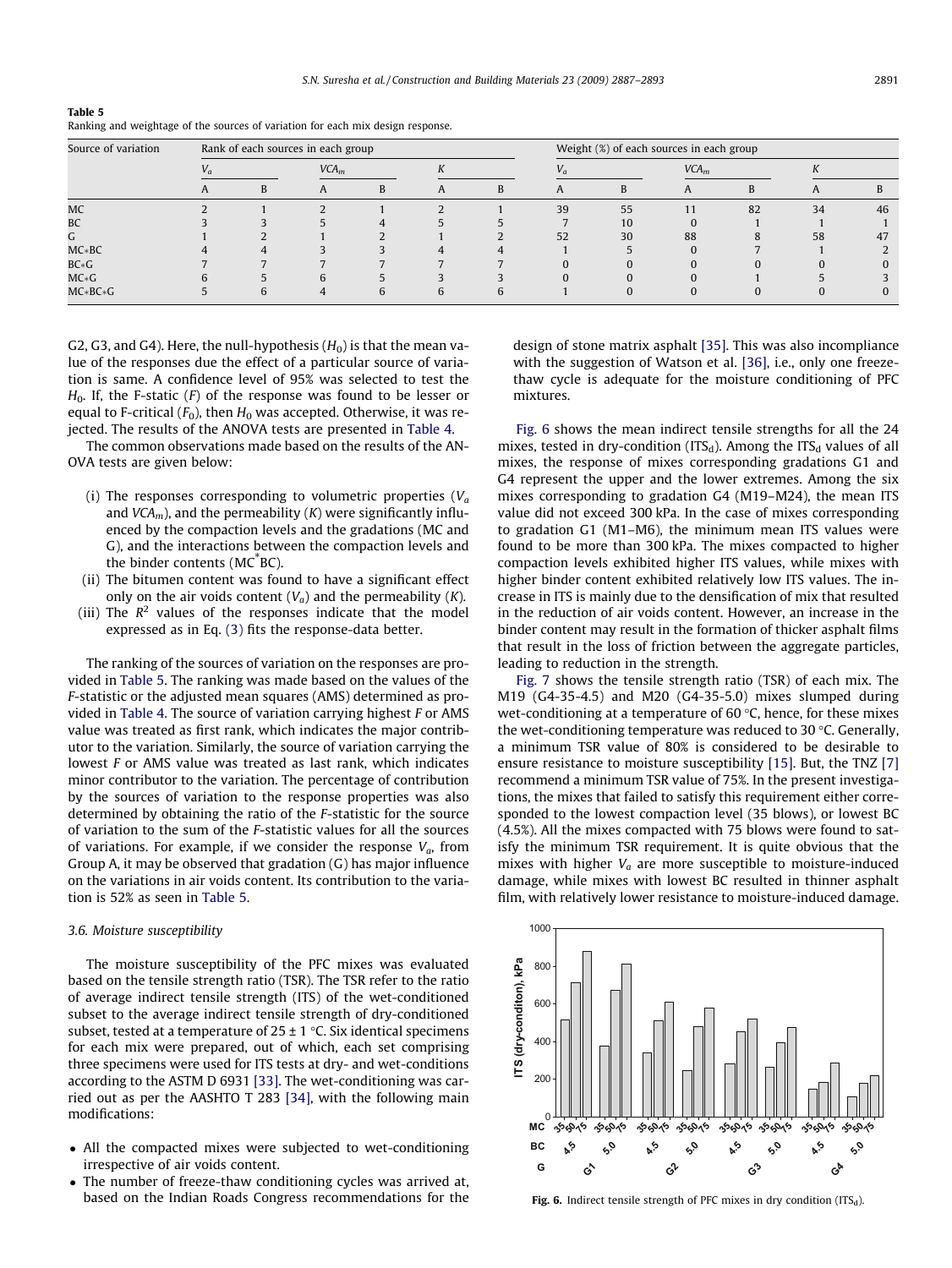<span id="page-5-0"></span>

Fig. 7. Tensile strength ratio (TSR) of PFC mixes.



### 3.7. Unaged abrasion loss

The Cantabro abrasion test method was used to evaluate the abrasion loss of the unaged PFC specimens [\[14\]](#page-6-0). The test specimen was placed in a Los Angeles abrasion drum without any abrasive charges, and the machine was operated at a speed of 30–33 revolutions per minute for 300 revolutions. The percentage of weight loss in the specimen when compared to its initial weight was expressed as the unaged abrasion loss (UAL). The temperatures recorded during the test procedure were within the range of  $25 \pm 5$  °C as specified in the ASTM D 7064 [\[15\]](#page-6-0).

The mixes corresponding to gradation G4 (M19–M24) were subjected to the tests for UAL. These mixes were considered to be more prone to abrasion loss, as they exhibited relatively higher  $V_a$ , higher K, and lower ITS. Fig. 8 shows the results of UAL tests. As per the specifications, the maximum abrasion loss in unaged specimens should not exceed 20% [\[15\]](#page-6-0). In the present investigation, the individual and mean UAL values for mix M24 were found to satisfy this requirement. The mixes compacted at low compaction levels (35 blows) had mean UAL values below 30%, and no individual UAL value was observed to be more than 40%. The upper limits of 95% confidence interval for the mean UAL values were well below 50%. The increase in the compaction effort, and the binder content, thus resulted in an appreciable amount of reduction in the mean UAL values.

### 4. Conclusions and recommendations

Laboratory studies were conducted to characterize the PFC mixes for different compaction efforts using the Marshall compaction method. PFC mixes corresponding to four aggregate gradations and two binder contents (4.5% and 5.0% by mass of total mix) were studied for three levels of compaction 35 blows, 50 blows, and 75 blows. The effects of these treatments on various properties of PFC mixes were evaluated and the following conclusions were made:

- The properties of mixes corresponding to gradations G1 and G4 represent the upper and lower extremes, respectively. Mixes with G1 exhibited high bulk specific gravity  $(G_{mb})$ , with lower air voids ( $V_a$ ) and permeability (K). The VCA<sub>m</sub> and ITS<sub>d</sub> values for these mixes were higher.
- The PFC mixes compacted at lowest compaction level adopted, and for the gradation between G2 and G4, exhibited the stoneon-stone contact in the coarse aggregate skeleton. Thus, these mixes are expected to offer best performance.
- It was observed that of all the mixes tested at highest compaction level of 75 blows, only mixes with gradation G4 provided a minimum mean  $V_a$  of 15%, and minimum K value of 50 m/day.
- The effect of compaction levels and gradations were found to be statistically significant on mix design properties of PFCs, while, changes in binder contents do not significantly affect the  $VCA<sub>m</sub>$ . The compaction levels had a major influence on the variations in  $V_a$  and VCA<sub>m</sub> of the mixes with similar aggregate gradations. Also, the variations in  $K$  values were mainly associated with the variations in the aggregate gradations, and the compaction levels.
- The indirect tensile strengths of dry-conditioned PFC mixes were in the range of 100–880 kPa. The mixes which failed to satisfy a minimum TSR value of 80% were prepared with lower binder contents and lower compaction levels. However, among all the mixes no individual had TSR values lesser than 74%.
- Based on the results of various properties of the mixes tested, it may be inferred that aggregates between the gradations G2 and G4 did not show much change in the various response properties.

Specifications by various agencies generally recommend the design of PFC mixes at a compaction level of 50 blows. However, an examination of the results presented above reveal that the compaction levels play a significant role in air voids contents, permeability and resistance to abrasion. In order to meet the minimum air voids requirement, it is suggested to design the PFC mixtures at a compaction level of 35 blows. The Marshall compaction level of 75 blows can be adopted to assess the over-compaction behavior of PFC mixtures. It is also suggested that the coarser gradations like G4 can be recommended for the PFC mixes, surfaced for heavytraffic road-corridors, while finer gradations like G2 and G3 can be recommended for PFC mixes, surfaced for moderate- to lighttraffic road-corridors. These aspects need to be verified in the field, in addition to comparisons with laboratory observations.

### Acknowledgements

The authors gratefully acknowledge the financial support extended by the Ministry of Science and Technology (Government of India) under FIST–2005 for this research, and the National Institute of Technology Karnataka for having provided the basic infrastructure, manpower, and other timely assistance.

### References

- [1] Federal Aviation Administration (FAA). Hot mix asphalt paving handbook. Advisory circular no. 150/5370-14A. Washington (DC): US Department of Transportation; 2001.
- [2] Huber G. Performance survey on open-graded friction course mixes. Synthesis of highway practice 284. National cooperative highway research program. Washington (DC): Transportation Research Board; 2000.